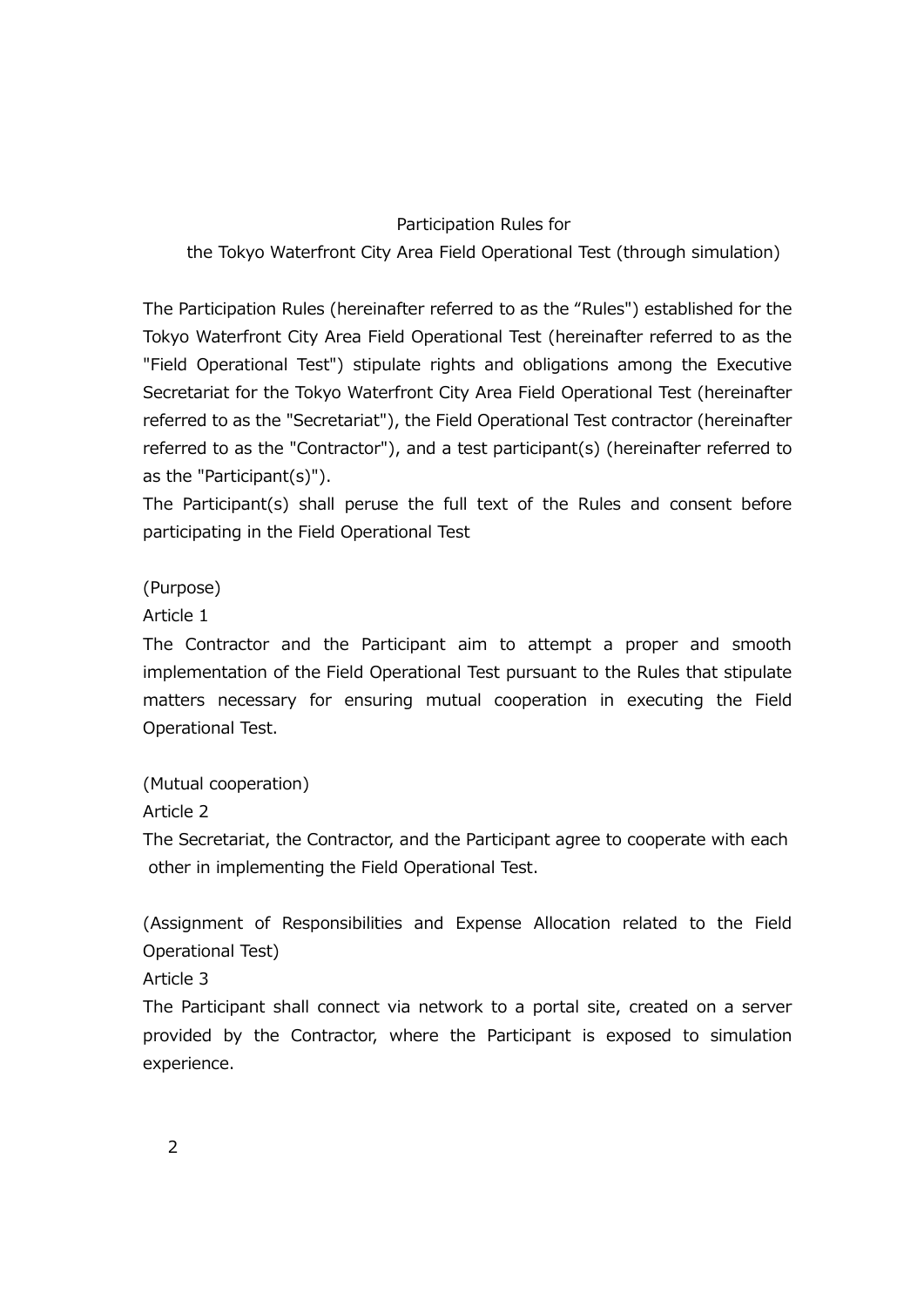The Participant shall cooperate with the Contractor in analysis and evaluation by returning its feedback on simulation experience. The Participant shall perform feedback by means mainly of a report form as stipulated in Article 4.

3

The Participant shall pay for network access to the server, and procure terminals (such as PCs) for the network connection at its own cost.

(Test Reporting)

Article 4

The Participant shall accept a request from the Contractor for cooperation in questionnaires and inquiries about evaluation results, unless the Participant has any special reasons to the contrary.

(Provision of Test Data to Third Parties)

Article 5

The Cabinet Office SIP, the concerned government ministries and agencies, the Executive Secretariat, and the Contractor can disclose evaluation results by the Participant of the Test and other study results to companies subcontracted to perform analysis or to related organizations, in order to evaluate and summarize Test results. The Participant shall be informed of a disclosure and requested for consent in advance to the extent that the Participant is identified through the disclosure.

(Public Exposure and Distribution of Results)

Article 6

The Secretariat and the Contractor shall be entitled to collect and process evaluation results into those that do not identify the individual Participants and to publicly expose or distribute or use the processed results as the results of the Field Operational Test.

2

The Participants may not publicly expose nor distribute simulation results of the Field Operation Test and related information and data

3

The Participant shall obtain consent from the Contractor in a case where the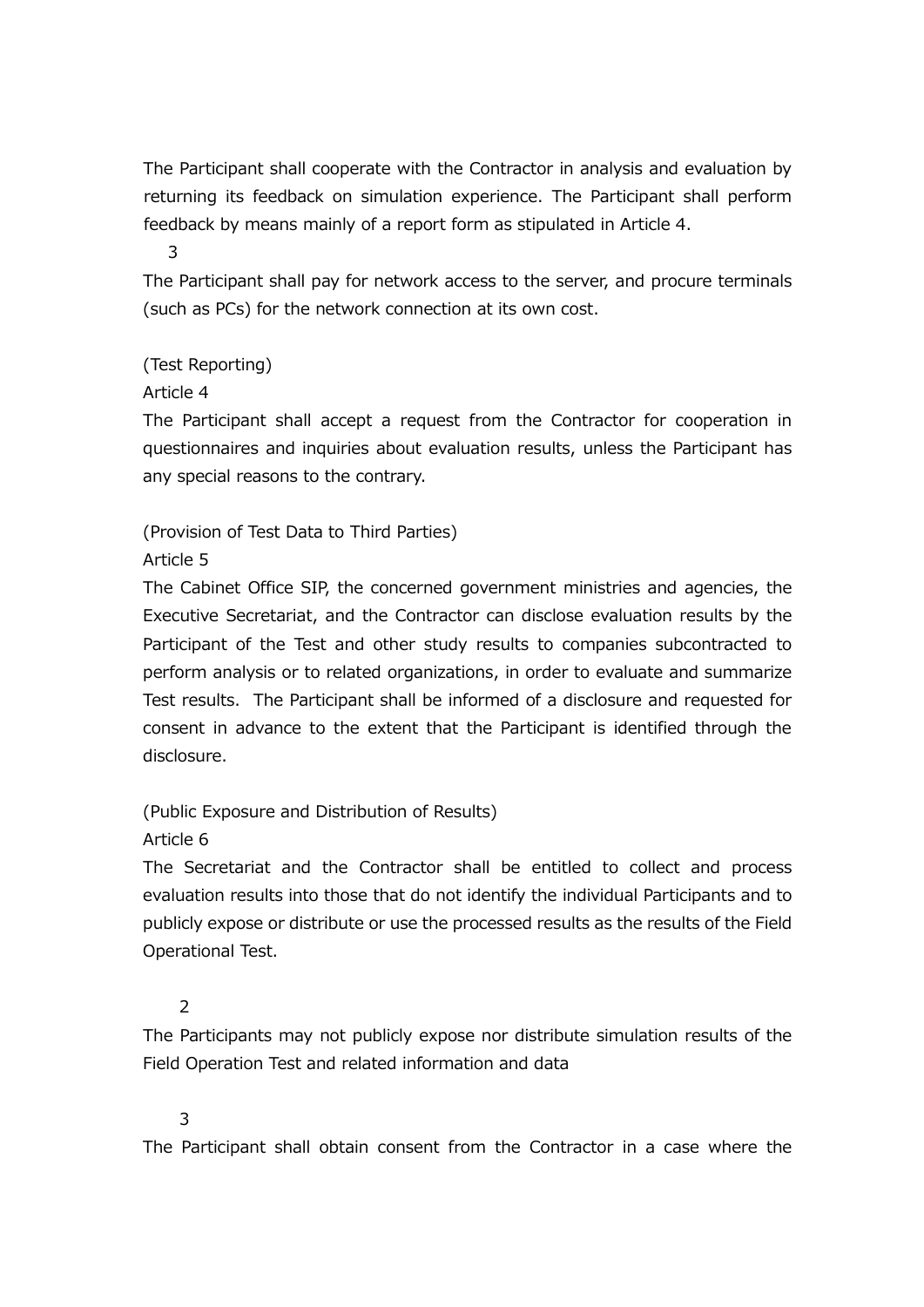Participant publicly exposes by itself its evaluations of the Test and achievements obtained through the evaluations.

(Patent application)

Article 7

If the Contractor and the Participant develop an invention based on the results of the Field Operational Test and intend to apply for a patent for the said invention, the Contractor and the Participant shall negotiate in good faith.

(Compensation for Losses or Damages)

Article 8

In an event where the Field Operational Test becomes disabled partly due to a failure occurrence, the Contractor shall not be held liable to compensate the Participants for losses or damages.

(Field Operational Test Period)

Article 9

The Field Operational Test is planned to run from November 2021 to the end of January 2022.

(Termination of participation in the Field Operational Test)

Article 10

If the Participant intends to terminate for convenience its participation in the Field Operational Test, the Participant shall be entitled to terminate its participation after discussions between the Contractor and the Participant.

# 2

The Contractor perhaps may request the Participant to terminate the Field Operational Test, in an event where the Participant falls under any of the provisions below:

1) Descriptions in the application form are entirely or partially misrepresented;

- 2)The Participant comes to fail to satisfy the requirements of participation;
- 3) The Participant is identified for its relationships with anti-social forces;
- 4) A Cabinet Office order is issued; or,

5) The Secretariat adjudicates the participation to be inappropriate in the Field Operational Test for other reasons.